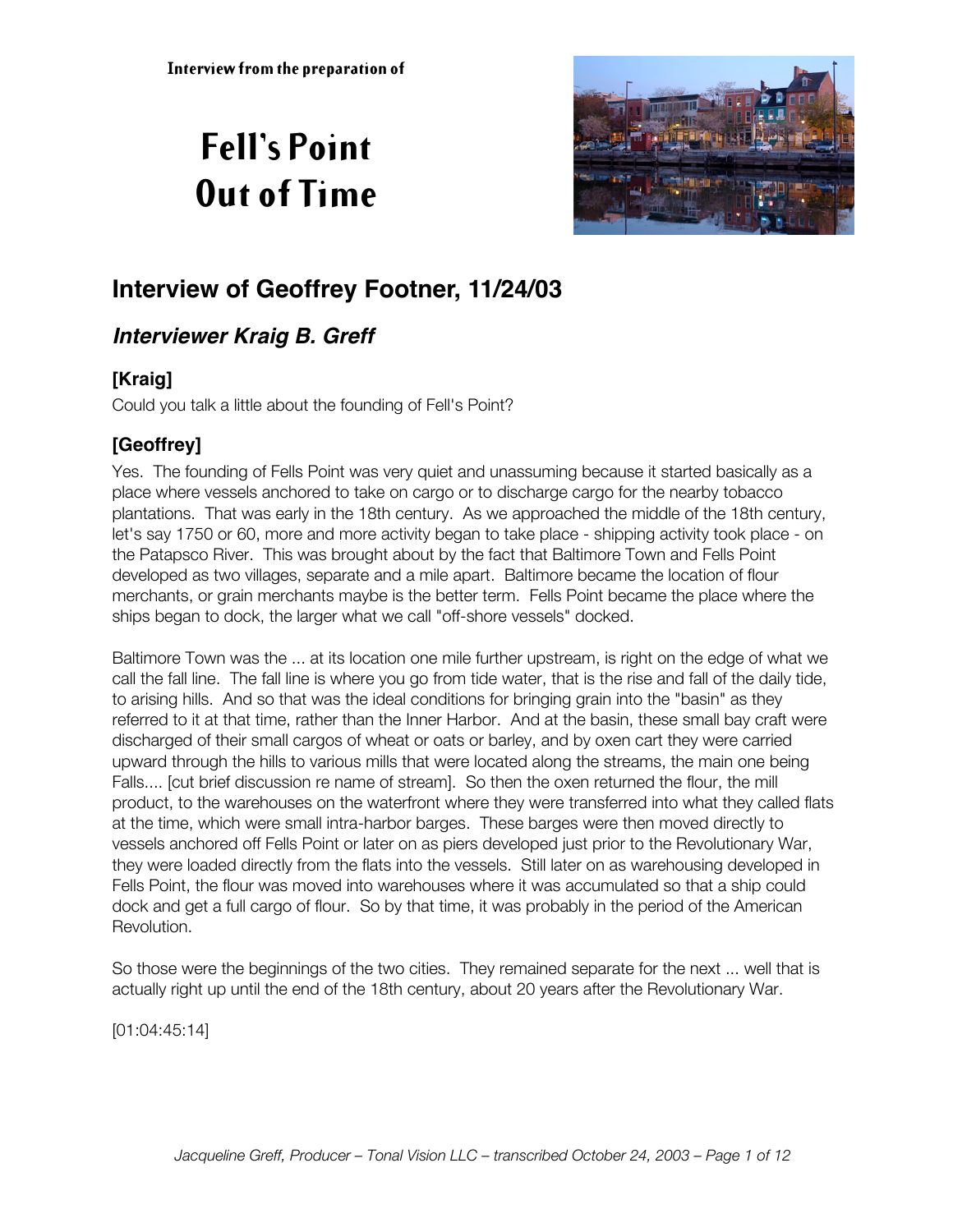#### **[Kraig]**

That's the next question here, the absorption into Baltimore.

#### **[Geoffrey]**

We can lead right into that. But before that, we should talk about the fact that these two villages were growing, but they were growing at a very small pace, slow pace, until the Revolution. Then, because of the previous switch from tobacco to grain throughout the Chesapeake Bay region all the way down to the southern Chesapeake Bay into Virginia, north into Cecil and Harford County, were now producing grain products rather than tobacco. That the region became the bread basket of the Revolutionary War. And so this grain was picked up in small bay craft and, as I said before, brought into Baltimore where it was milled, and then it was brought to Fells Point where it was put into warehouses and accumulated. Now at that point, it had two principle destinations. A gentleman by the name of Jesse Hollingsworth who lived in Jean [forgot her last name] at 1929 Fell Street was built by this gentleman Jesse Hollingsworth who was state agent, state shipping agent. He had two principle jobs - accumulating food products for George Washington's army which was fighting in the north. That portion of the products accumulated were delivered by small craft up to the head of the Elk River in Cecil County. Other cargos were accumulated and delivered to the West Indies where they were exchanged for guns and gunpowder. And still other cargoes of Maryland grain and flour were loaded aboard larger vessels and delivered to France, along with tobacco and whatever product could be sold. There, they were exchanged for guns and uniforms and ...

[Short break to adjust mic - 01:08:10:11]

#### **[Kraig]**

Who built the guns at that time? Where was the United States getting their guns?

#### **[Geoffrey]**

Actually, there was some industry, some armaments, some guns, manufactured in the United States. There was one factory directly across the Patapsco River at what they call Whetstone Point, which is called Locust Point now. That was Principio Iron Works. Then there was another one, I don't know when it was started, on Curtis Creek, which was further out in the Harbor, that was operated by the Dorsey family. And then there was a third one up around Havre de Gras, and I don't recall that name.

#### **[Kraig]**

So they didn't really have to depend a lot on European guns? Because I was down in Williamsburg with Jacquie and I saw them manufacturing stocks, and Harpers Ferry ... I saw some guns ... I didn't know if they did the entire thing, but they did the rifling ... so people were actually able to take care of themselves here?

#### **[Geoffrey]**

Particularly they could handle big guns, because you just cast them really. And then you roll the round shot down into the ... after you put the powder in, so it was a rather simple mechanism. But I wouldn't go so far as to say that there was a highly complex ... of all types of armament, particularly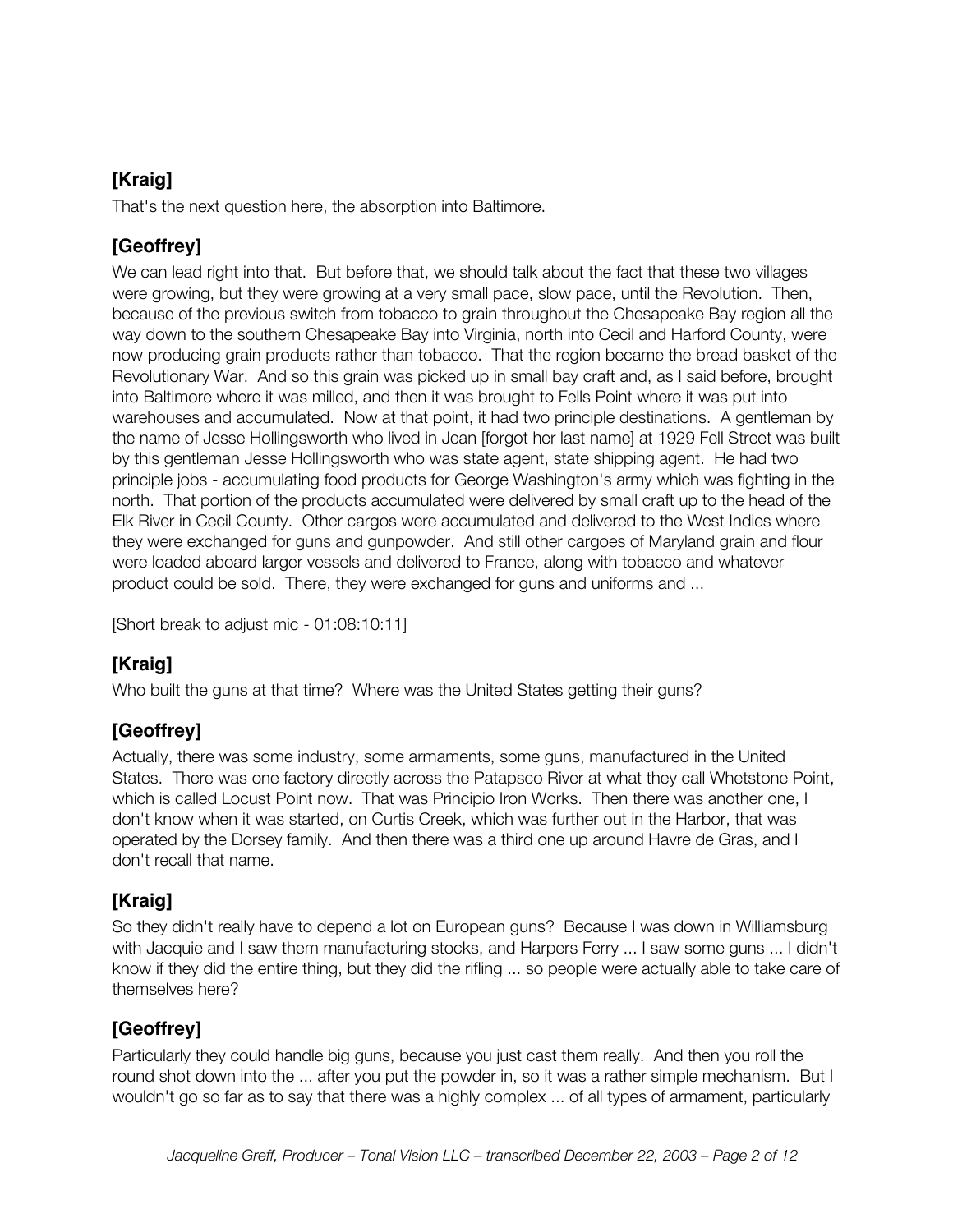when you get into finer rifles and that sort of thing. I think probably this country had some dependence on France and England. It's a good study, actually, I'm not too sure about that....

#### [01:10:41:03]

Going back to Fells Point, during the Revolution, of course, this position as the logistics center for the Revolution was a very important factor in the growth of not only Baltimore but Fells Point. This was further accelerated by the fact that the little port complex at the head of the Patapsco River was the only major port that was not conquered or taken by the British. So that it gave it an even larger boost as far as growth is concerned during the Revolution. So if you were discussing the history of Fells Point/Baltimore over a long period of time, I think you could go back to the first house. But actually the Revolution is the time that changed it from just another small town, another small roadstead, into a major port. And that growth continued after the war, after the Revolution for a number of reasons.

As Fells Point grew as the deep water port for the region, it became ... the population grew and it became more and more of a separate town, and a town with some power because there were a great number of merchants here in Fells Point. In addition to the merchants, there were a number of very successful boat builders, ship builders, and of course there was a large supporting trade, of artisans, who supported that very important industry, ship building.

And though the City of Baltimore, or the Town of Baltimore I should say, had a greater concentration of wealth because the village was made up of merchants who dealt, of course, with flour and specie and the more tangible aspects, or maybe you call it the more intangible aspects of wealth, the wellto-do merchants of Baltimore, led by the Smith family, became quite jealous of the growing Fells Point, and the growing independence of Fells Point. So in 1796, after several tries and after some definite protests by Fells Pointers, the greater influence and wealth of the Baltimore group allowed them to introduce a charter and have it pass Maryland's legislature at Annapolis and to become law. And so in January the 1st of 1797, the City of Baltimore came to exist and the merchants, I might add, who were so successful in this charter that they go through, that the way that they established it, reduced Fells Point to practically being a medieval type vassal to the city because... and they did this by setting up two things. First is Fells Point having more working class people, more middle class and other you might say more non-wealthy people. They could control the vote by a stipulation that said that to vote in any kind of an important election, you had to have property valued at \$500 or more, or about in that range. Baltimore also controlled the Fells Point vote by having six political wards in Baltimore and just one in Fells Point. So whenever a city-wide issue came up, you had six times the power in Baltimore that you had in Fells Point. That's an interesting thing really because even today, there's this animosity of Fells Point towards the City of Baltimore. And one of the bases of it is that it's always been treated as sort of just another district or minor part of Baltimore without much political stature or power whatsoever, very little to get its way. And that existed down through the years.

So Fells Point continued as the center of shipping because the Inner Harbor or Basin as it was known there was very, very shallow and would only accommodate the small craft that brought the small cargoes of grain from the Eastern Shore and other parts of Maryland and Virginia. It would not handle any of the large vessels, which gave Fells Point complete control over the export/import, the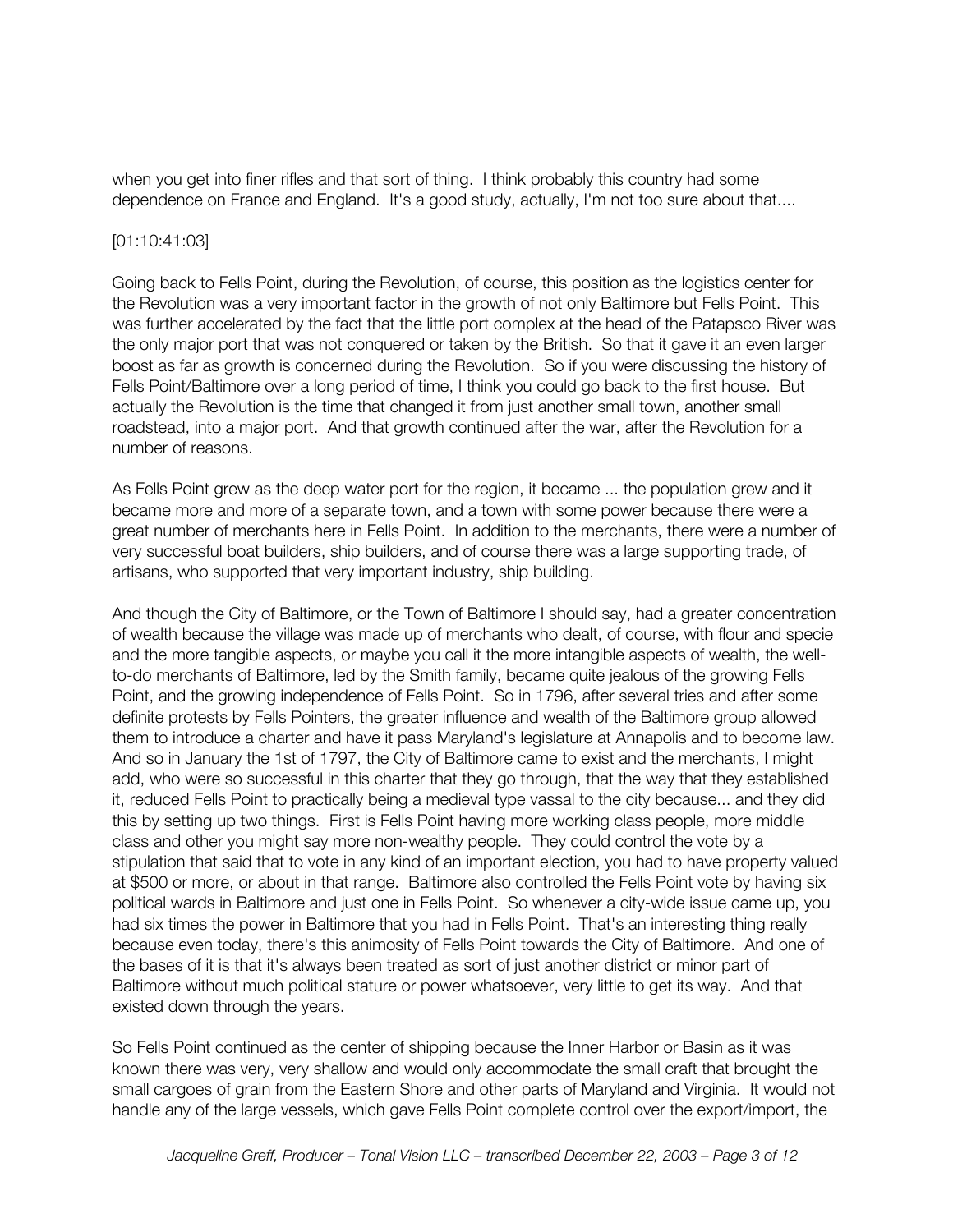foreign commerce of the region. And you step back a moment and that really was what caused so much of the concern from the merchants, that they didn't have control over the area to which they were completely dependent upon before it became part of Baltimore. So that was the situation as of 1797, and it has remained that ever since.

Relatively speaking, though the growth in commerce in Baltimore/Fells Point was constant and upward throughout the 1780's, after the Revolution and up through the early 1790's. As soon as the British, or I should say, when the British, when England went to war again against the French there had been a lapse between 1783 at the end of the American Revolution when the French fought alongside us until 1793 - and then the British declared war on the French again. From that time on, straight through to 1815, which would be the end of the War of 1812, there was war between France and England. Of course, when Napoleon took over in I think it was 1796, the war became much more intense throughout Europe. [01:20:07:09]

But it was important to Fells Point because it also became ... because there was wide effects of the war in the West Indies. Basically, what had happened over the years was that the various European nations that owned the islands and possessions, and had their possessions, as they were called, in the West Indies, had developed these very fancy, or I shouldn't say fancy, but prosperous plantations for the production of sugar and coffee principally. They had been so successful that actually the islands produced very little except sugar and coffee. The labor, of course, throughout the West Indies at this time was slave labor. Haiti was the largest island, owned by France. There was a slave insurrection there in 1793 and 500,000 slaves rose up against the French nation. Of course the French, it was a very interesting situation because the French colonials were forced to flee Haiti, many of them, and many of them came to Baltimore. I think it was in 52 ships actually in 1793, which gave a very definite flavor of France to Baltimore. It wasn't the first injection of the French influence into Baltimore, actually, because the French armies had passed through Baltimore and a number of the merchants who came with the French army during the Revolution had stayed here. So anyway, because of the disruption of traffic between the West Indies and Europe...

#### **[Kraig]**

Were the Haitians successful against the French in overthrowing them?

#### **[Geoffrey]**

Eventually, yes.

#### **[Kraig]**

OK. So how many French died? Just a round number? This is for my own personal curiosity.

#### **[Geoffrey]**

I can't give you any casualties. I can say there was a lot of ... there was an insurrection...

#### **[Kraig]**

They were beaten back down again by the French? Did the French retake Haiti?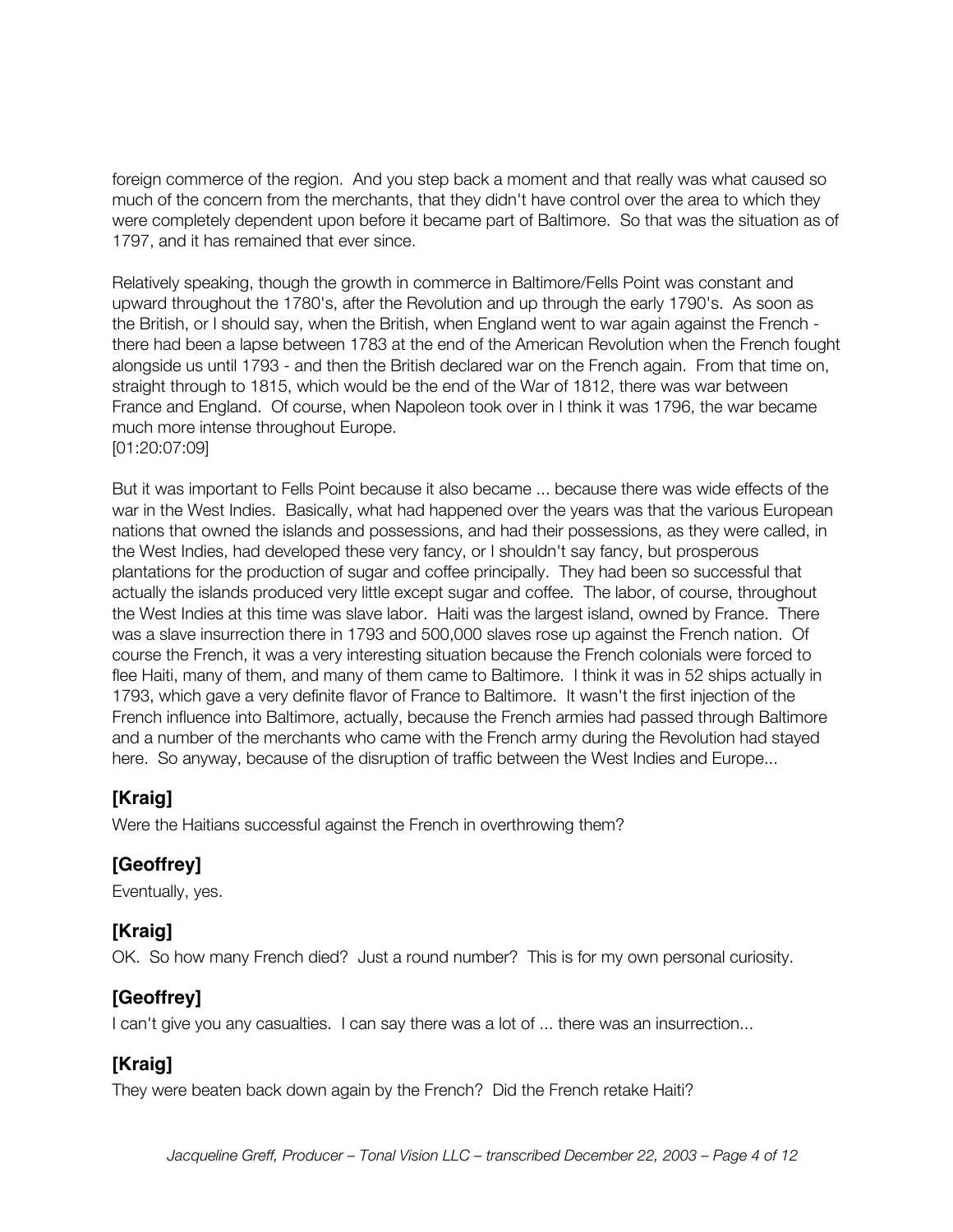#### **[Geoffrey]**

Never. Haiti has been free ever since.

#### **[Kraig]**

Wow! OK, that's the answer to my question.

#### **[Geoffrey]**

But, it was a very rich island and because ...

## **[Kraig]**

So many of those French West Indies and the British Virgin Islands ... I didn't know that Haiti struck their independence and kept it ever since. Wow - I never knew that.

## **[Geoffrey]**

That's interesting... The problem was that the insurrection was so cruel and so complete that the whole island was burned up almost, devastated.

#### **[Kraig]**

Was Haiti just one big, like a lot of them, spice, where they were making all their money, too, so they really lost monetarily.

#### **[Geoffrey]**

Oh, it was a very prosperous island.

#### **[Kraig]**

So the French economically dropped because of that insurrection in Haiti.

#### **[Geoffrey]**

And the worst part of it was that Haiti 200 years later still hasn't, 210 years later, still hasn't recovered. In other words, it's still a poor island. Where it was in 1793 when it had the insurrection, it was a very rich island.

But from Fells Point's standpoint, all of these problems in the West Indies were tailor-made for prosperous activity here in Baltimore and Fells Point. And because the direct trade between the West Indies, because there was still a lot of trade, Haiti eventually fell off, but there was still a lot of islands producing a lot of coffee and a lot of sugar. Because of blockades and war at sea in the Mediterranean and in the North Sea off the French coast, trade between the islands and Europe was pretty much disrupted. So that was replaced by Americans. And though the various ports from New England all the way to Charleston participated in the West Indies trade, more and more at that time, it just happened that because Maryland and Virginia was the source of food, because not only had the war disrupted the trade with Europe, but also these islands whereas they were producing a tremendous amount of coffee and sugar, they weren't producing basic food products, so there was starvation on the islands. But this starvation could be handled principally by the flour and other products from Baltimore and the Chesapeake Bay. So, this put this region, more or less as far as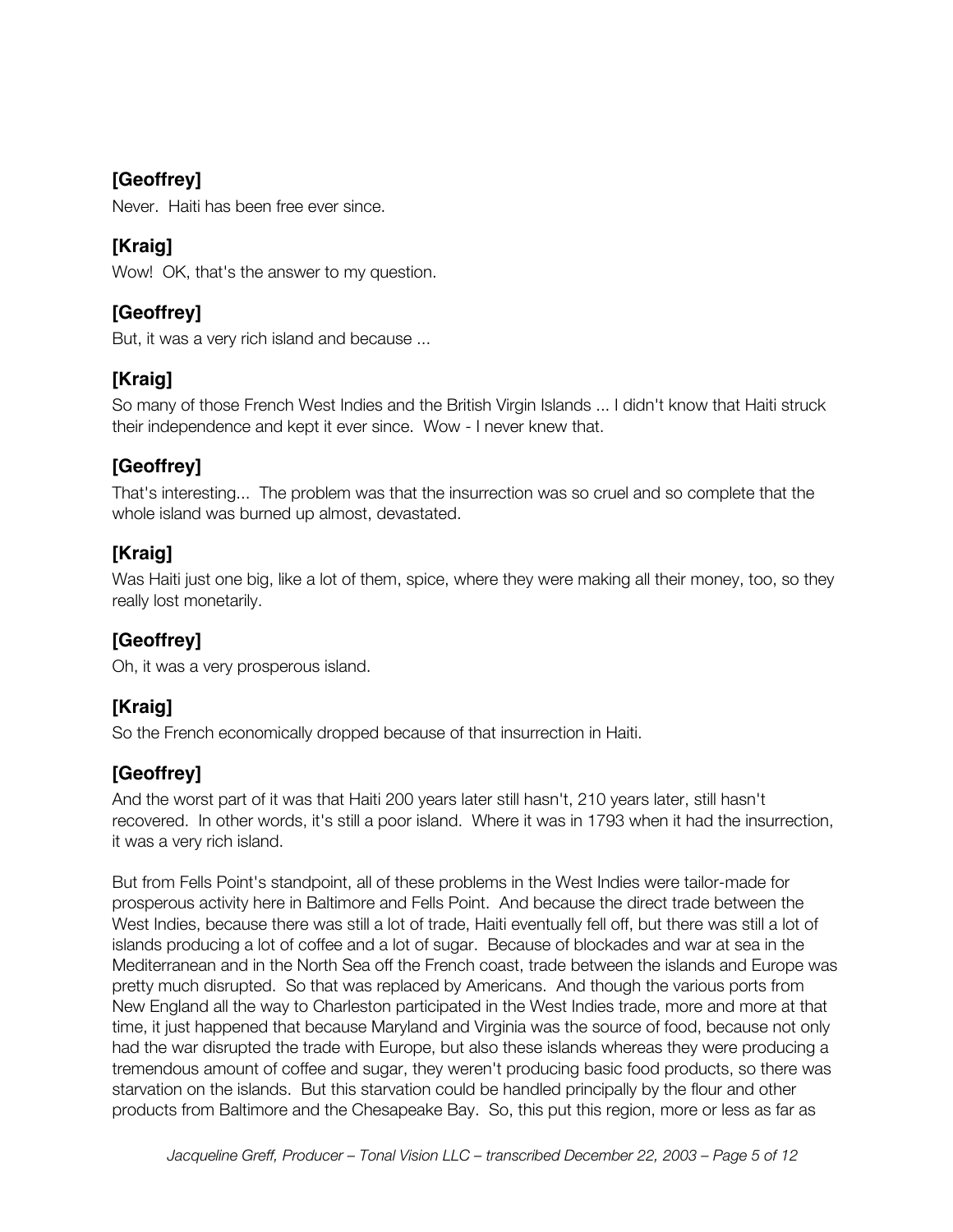trading with the West Indies in the catbird seat. But because the trade had been the protected trade of both the British and the French, they of course were upset when it was replaced by American vessels.

#### [01:27:07:15]

This is an important point in the history of Fells Point because it was in 1793 that these small bay craft that had been hauling the grain say from the Chesapeake Bay up into the mills of Baltimore became larger and larger until they were 200 feet. And they now carried the flour from Fells Point down to the West Indies. They were very successful at that because they were fast and they could outrun just about any other vessel on the high seas, and particularly Naval vessels which are rather bulky and usually slower.

So this established the Chesapeake Bay schooner as the premium craft of its period. And it had a dual purpose, I mean it had a dual result. The primary result was that the sales of the flour were made by the merchants over in Baltimore and they prospered and they got richer and richer because on the return voyage [question about sound from outside] they brought the coffee and the sugar to Fells Point. Now, they could not take the coffee and sugar directly to Europe because it was a protected trade and their vessels would have been seized. So as sort of a subterfuge, they entered the coffee and the sugar into the Fells Point customs house where it became American coffee and American sugar. And then they turned around and put it in other ships and carried it to France or to the neutral countries such as Holland and Belgium and Russia, Sweden, Denmark, all of whom were made for coffee and sugar. Stimulated by the fact that it wasn't as readily available - nothing is in war-time - the prices kept going up.

So there was a tremendous amount of money made here in Baltimore, principally across Fallsway into Baltimore Town from this trade. And this we call the Golden Age of Fells Point - it could be called the Golden Age of Baltimore. And it's a very simple trade - you take flour down to the West Indies, which you could get almost any price for because the people were starving, and you brought back coffee and sugar and carried it to Europe, where you could get very high prices because people needed coffee and sugar.

So the port grew and the city grew very, very rapidly between 1792 and, oh I guess maybe 15 years later toward maybe lets say 1805 where the British and the French just got tired of losing their wealth to little Baltimore and little Fells Point. So they started taking, well they took a great number of ships wherever they could get them, not only the ones from Fells Point but also the ones from New England and Philadelphia, New York and everywhere else. However, if you examine the statistics of the number of ships taken, you can see that the number of ships taken from Fells Point, though they were a great number of them that went down there, the actual percentage of the vessels taken was very limited because of their speed.

So it's this schooner, this fabulous schooner that was called locally a pilot schooner because it had originally developed as a small craft as a pilot boat. And then that was then say 1740, 1750. Then when the grain trade developed into Baltimore, it became a slightly larger cargo vessel, maybe 44 feet overall in length. And even though it was no longer used as a pilot boat, it kept that name as a pilot boat schooner, and it was the principle craft on the Chesapeake Bay from ...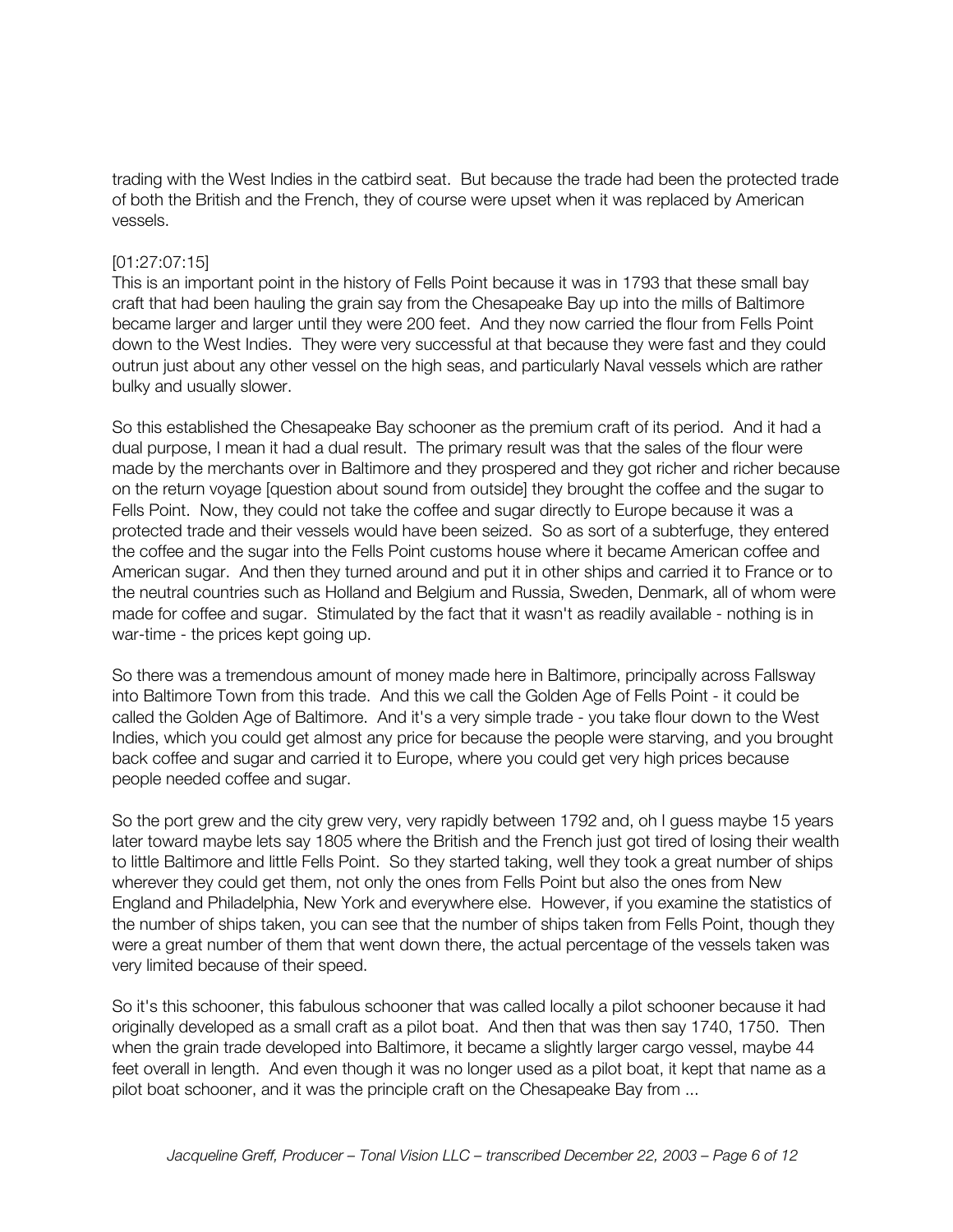#### **[Kraig]**

What's the difference between the Baltimore Clipper ships and schooners?

#### **[Geoffrey]**

Well, the name pilot schooner is what the builders and everybody referred to them as here. The name Baltimore Clipper is a name that some journal or newspaper attached to them some time around 1830 or 1835. There's always a journalist out there who comes up with a slick name for a vessel or a cocktail or ....

## **[Kraig]**

So a pilot schooner is the real name...

#### **[Geoffrey]**

That's the authentic name. But, when you're talking history you call them a pilot schooner but so the public knows what you are talking about, these big ones that I'm referring to now, these 110 and 125 foot ones that had a burden of 200 or 250 tons were the ones that were called Baltimore Clippers, starting after the War of 1812. They are also the ones that became the privateers and the blockade-runners during the War of 1812. But the French had give them that role actually, had bought a great number of them in Fells Point and where they were used not only to capture American and particularly, specifically Fells Point grain haulers, they were also used as privateers by the French against the British during that same period.

[End of tape/break - 01:35:12:10]

So as a result of this rapid rise in commerce out of Fells Point, and into Fells Point to the wars between France and England and Europe, Fells Point became a very, very important port at that time, of course part of Baltimore. It had established itself as one of the leading ship-building areas in the nation. So naturally when George Washington who was President decided to establish a Navy, one of the first vessels, one of the first ships build for the Navy, was built just east of here on the Patapsco. It was the USS Constellation. But not only was the Constellation build in Fells Point, through the years there were a whole group of sailing vessels built here for the Navy. A number of these pilot schooners or Baltimore clippers were adapted for Naval use and built in Fells Point - the Enterprise, the Experiment, the Nautilus, the Revenge and others. Then William Price, who was one of the principal builders, ship builders of Fells Point, whose house is directly across the street, at 910 Fells Street, built the Naval ship Hornet, which was a famous vessel here in Fells Point. In addition, Maryland supplied a large percentage, for one small state, of the personnel of the United States Navy. So this was very much of a maritime and after 1798, was very much of a Navy town. During the War of 1812, there were three large Navy ships built in Fells Point during that war. I mention that because most people think in terms of Fells Point as being a commercial area, but it was also a very important Navy town.

#### [01:38:36:26]

To go back to the Constellation, she fought her first battles against the French actually during this period of sort of no man's land type war that was going on in the West Indies. And later on, she had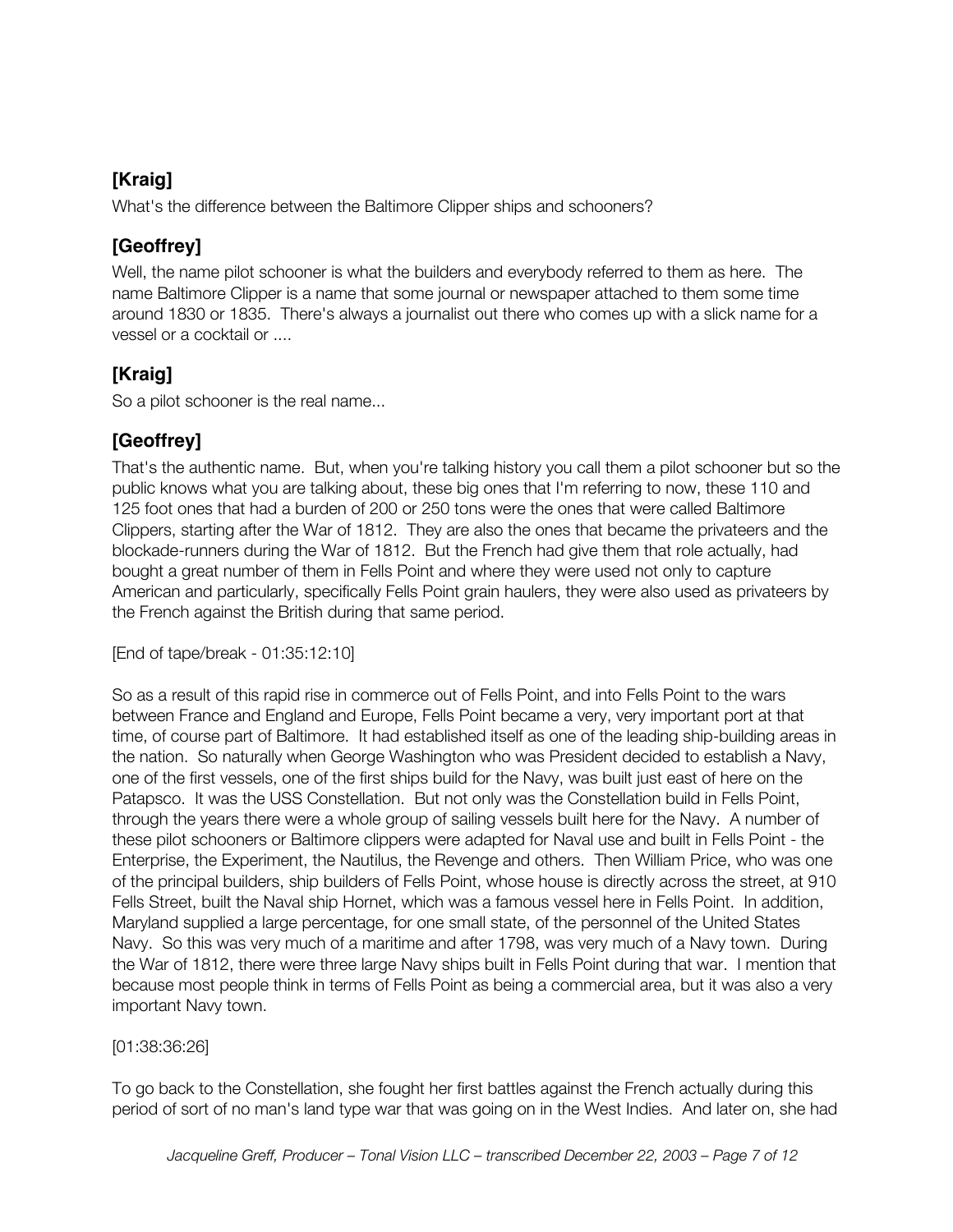various engagements, both in the Mediterranean and after the ... actually during the War of 1812, she was under blockade by the British, so she didn't see much action, though she did defend Norfolk during that war. But then she just served as one of many vessels throughout the first half of the 19th century.

We should pay some attention to the Constellation beyond her origins here in Fells Point because she had a very, very long service. During the Civil War, she didn't do very much, but she was overseas in the Mediterranean once again. But, the vessel that is still tied up in Baltimore Harbor, in Baltimore's Inner Harbor, is the USS Constellation. Over the last years, there's been a great controversy as to whether or not she is the original ship, much modified, or whether or not she was built new in 1854. After a very extensive investigation, which was very much of an investigation rather than just really writing a book, I concluded that the vessel in Baltimore Harbor is the original Constellation, built and launched in Fells Point in 1797, rebuilt several times, and then extensively rebuilt in 1854, given modern rifle-type guns and recommissioned once again. So, my conclusion is that the vessel that you see there is the oldest US Navy vessel still surviving. Her sister ship, the USS Constitution, is tied up in Boston. And she is still owned by the Navy. The Constellation here in Baltimore is deeded to City of Baltimore and therefore decommissioned. So the Navy is very proud of their Constitution, so they have created a public relations war over the last 50 years, which might seem strange to people that don't know the mind of the military. But I think, with this investigation that I've completed recently, we've straightened it out fairly well. Which is not to say everybody's accepted it yet, because you're dealing with emotions here as much as facts. Hopefully, facts on my part, but emotions on other people's part. So, that's the story of the Constellation. And it makes her very, very sentimental as far as Fells Point is concerned...

## **[Kraig]**

I was going to ask you, what's the Navy, you mentioned the military thought, what's the Navy mad about?

#### **[Geoffrey]**

They really don't want ... but now that they've given her away to Baltimore, it would be extremely embarrassing to have to say they gave away the oldest ship in Baltimore - that basically is one problem. The second problem is, and these are the minds of children, these are not intellectuals talking now, you know - the other big problem is, they really just don't want any competition for the USS Constitution. She wants to be the glory, the traditional vessel of this period, of this early period. And to have Constellation down here is a deterrent. There have been two or three bills actually in Congress over the last 50 years to destroy Constellation. The Congress has never passed any of them. And now that she received such an extensive repair and refurbishing in 1999, the chances are they won't try to destroy her any more again. But, it's really a very strange story because it is so ridiculous. Had I known when I wrote this book about the Constellation that there was going to be such a harassing reaction to it, if that's a word, I would never have written it. Because, it's just not that important. But, once it's out there, you gotta defend it, and so it takes a great deal of time to do that.

[01:45:20:15]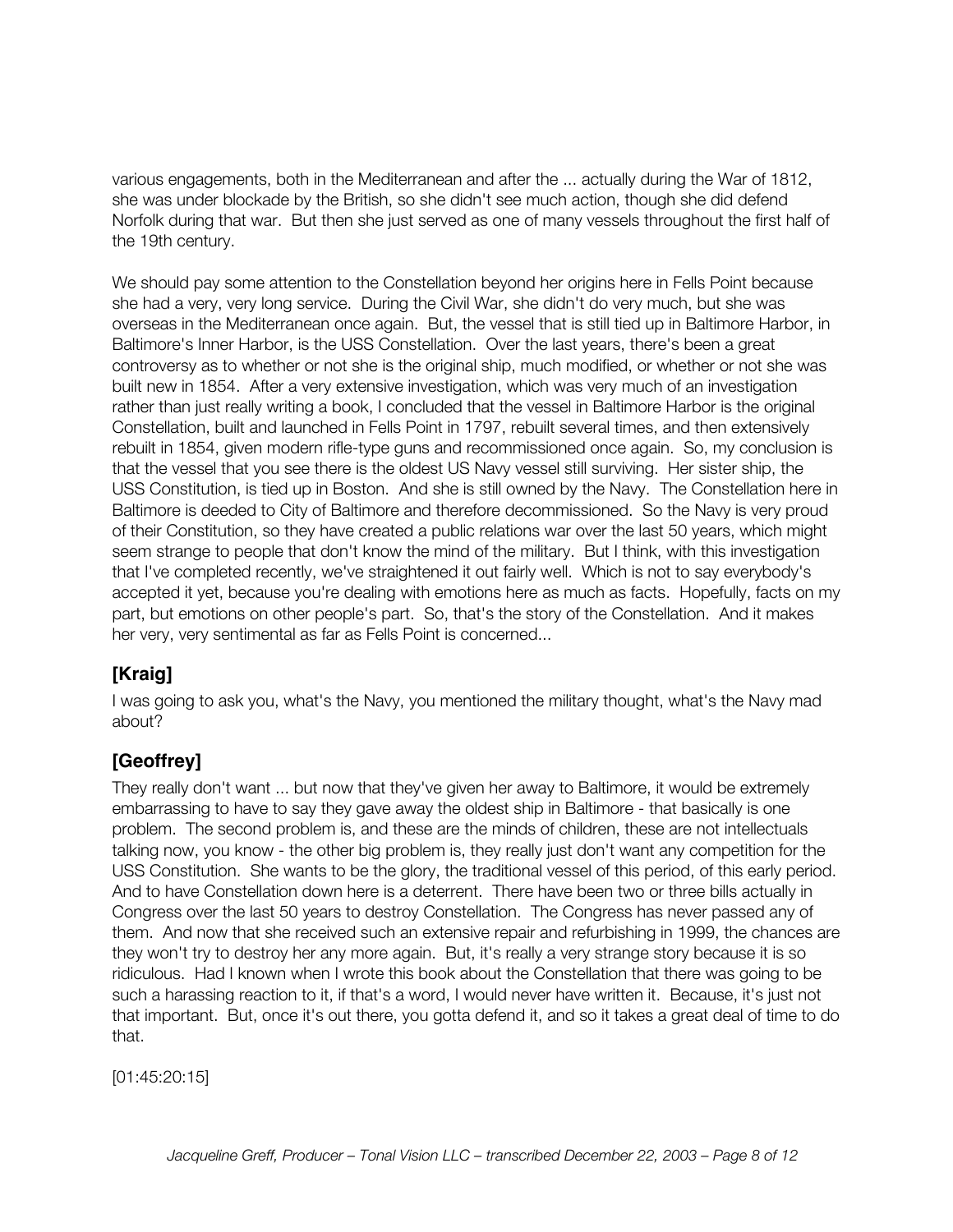But, anyway to move on from the Navy to Fells Point, the Navy only had about 20 vessels, I guess, during the War of 1812. And the British had maybe all-together, certainly not in the north, not off the North American coast, had about 400 major vessels, so it fell upon the American privateers to do a great deal of the harassing of the British. And of course, you know the British Empire has always depended upon trade for its lifeline, for its blood, for its specie. And, so these lines of trade were open and available. And so American privateers during the war, during the War of 1812, were very, very aggressive. The most successful ones were the ones out of Fells Point because they were these schooners...

*[This paragraph cut from DVD.] And you must get some pictures of them, by the way. There are some beautiful models in the new Maritime Museum. But there are also some paintings up on the walls, though they're not the original ones there. The Maritime Museum in Greenwich, England and also the Maryland Historical Society, has a number of paintings of these schooners that I'm talking about. You can also check this book about the pilot schooner, which libraries have. Ellen has copies of it up there and get an idea of the pictures that you might want to include. Because this has literally dozens of them in it. These are all black and white of course because the publisher didn't want to take the expense to use color.*

But they are beautiful craft. And, as I said, during the War of 1812, just to give you an idea, there were only 55 of these privateers out of Baltimore, or out of Fells Point / Baltimore / Fells Point, there were a total of 1500 of them that were commissioned out of the United States altogether during the war. But those 55 out of Fells Point, these marvelous schooners, captured, burned or sank 47% of the total number, which was about 1500 that were captured. And this is a rough estimate because they didn't really have ways of analyzing or getting statistics at that time. So, I think that would break down to the fact that you had 55 out of 1500 caught or burned or captured 47% of the total number that were taken. So, this was the great hurrah of the pilot schooner.

And after the war, because they had become so sharp as they say, so sleek, so inefficient as far as hauling cargos, large cargos, that they fell into disuse for most trades. But on the other hand, two other trades developed after the War of 1812. And one of them was the illicit slave trade in Africa, which the schooners were used very, very successfully, not necessarily build in Fells Point, as a matter of fact, built at this time all over the world because there were models and drawings of them were available. And then, they were used widely in the opium trade between India and China. And that trade started in the early 1820's and continued right on until about 1860 probably. So, you had a great number of them used by the French, by the British, by the Dutch, in and by Bostonians, particularly the proper ones. Most of your famous families of Boston, not most of them but several, like the Nye family, the Cushings, the Forbes, and I can't think of any others at the moment, made their fortunes by selling opium to the Chinese. And, of course, most of your younger merchants, or not most, but a number in Baltimore after the War of 1812 when they had all these ships not being used went into the slave trade which was, at that time, punishable by death. But, slavery was very much a part of America in the 1820's and, even though we had laws that forbade the introduction of slaves into America from Africa after 1820, and added that if you were caught, you were punishable by death, the trade continued to flourish very much.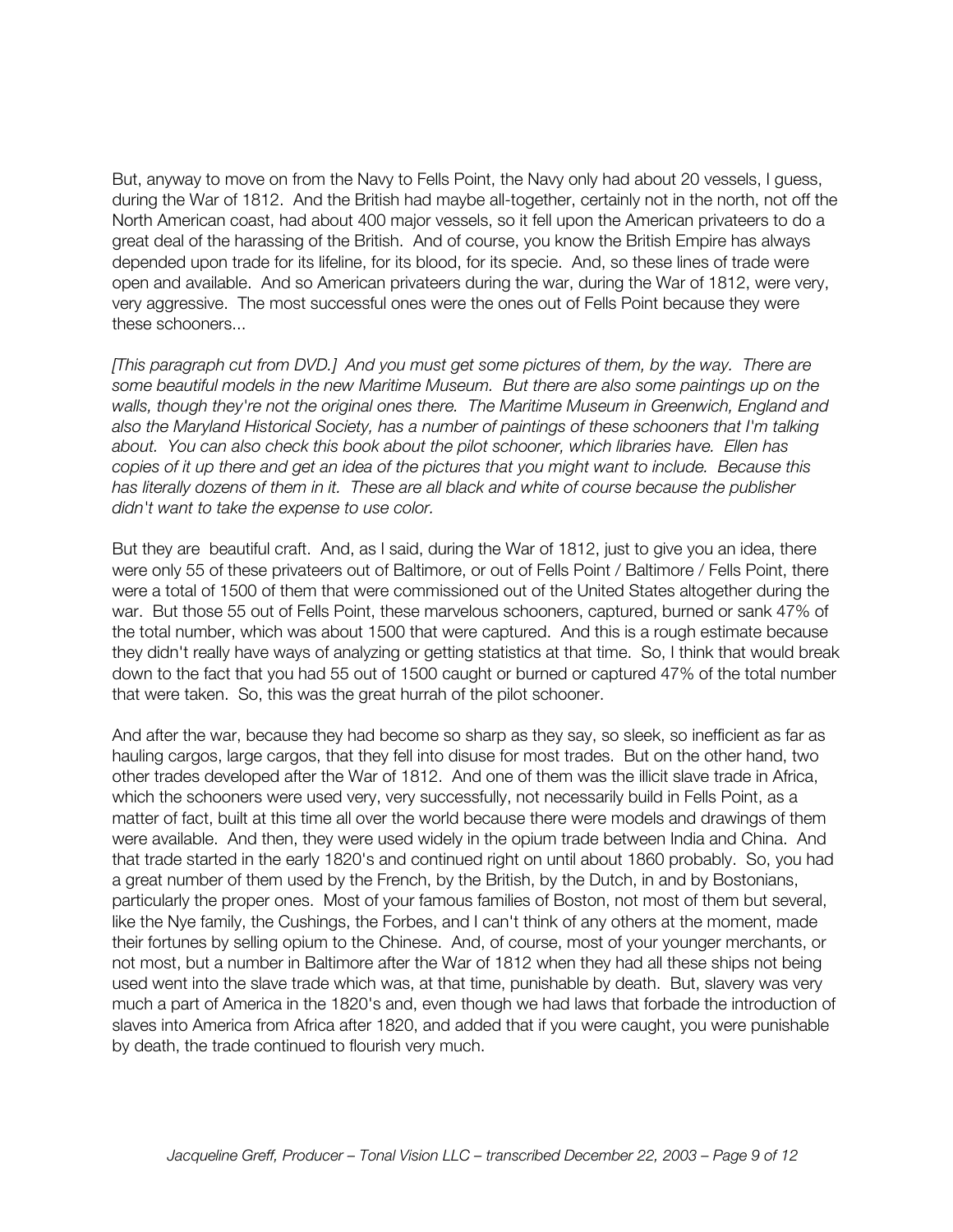#### **[Kraig]**

Explain what's meant by a privateer.

#### **[Geoffrey]**

A privateer is a privately owned vessel which is commissioned, is granted a commission by the US government only - it can't be a state, it can't be a city - as the United States government, through the US State Department grants a Letter of Marque commission, and that Letter of Marque commission allows them to arm, that is to carry canon, and to seek out and capture the enemy's vessels. And a great many of them did that, about 1500 that I mentioned earlier. A great many of them were just satisfied to be armed and to be blockade runners, in other words, they would take a cargo from the United States to France and didn't necessarily try to capture enemy craft, British craft in doing so. Privateering was a very, very old method of supplementing your military. The last war in this country that we used was the Civil War. And of course, the Ann McKim, Alabama and Sumter were Letter of Marque vessels. And the Confederates particularly commissioned a lot of vessels to be privateers. And then by international treaty it came to an end around the middle of the nineteenth century.

So, that touches on the maritime aspect of Fells Point which, of course, became the center of privateering without discussing the military end of it, particularly the Battle of Baltimore which, I'm sure, PJ can cover pretty well. I might add that the reason, or certainly an important reason, that the British attacked Baltimore was that they referred to Fells Point as a den of thieves or the den of pirates because of the success of its privateers during the War of 1812.

[01:54:44:14]

#### **[Jacquie]**

If you could tell us the story of Alex Brown and Brown's Wharf that Ellen says you knew.

#### **[Geoffrey]**

I'm not sure what she's referring to.

#### **[Jacquie]**

Well, apparently Alex Brown was not your most wonderful ethical civil servant....

#### **[Geoffrey]**

It takes a while before anyone becomes a human being. They've got to be rich and fat and successful first. Did you know that? A lean, hungry man is not a good citizen.

#### **[Jacquie]**

Just quickly. You don't have to spend a lot of time on it.

#### **[Geoffrey]**

I'm trying to collect my thoughts.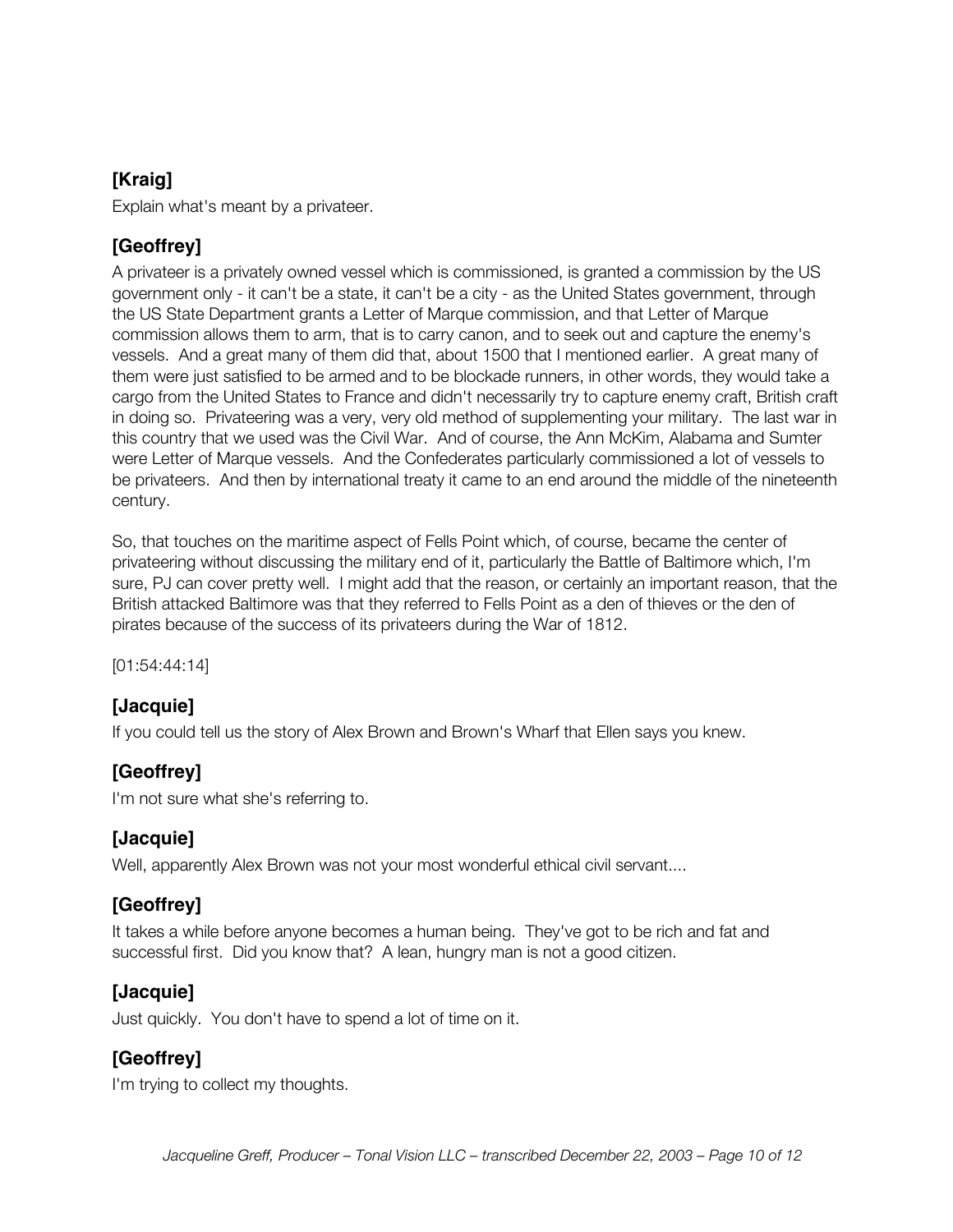#### **[Jacquie]**

He was a trader, right, and he built...

#### **[Geoffrey]**

The so-called attribute that, for instance, our buddy Bush talks about all the time is patriotism. Patriotism was not a front and center sort of condition in the 19th century. People protected their homes. People were forced to go fight for their country. Going into battle you may have gotten a good shot of whiskey or rum and a fevered speech to do it for God and country, but the idea of Patriotism as a way of life or as an important attribute of everyone's life, I think is more of a 20th century development. And I think that, without getting into politics today you can see how destructive it can be if you use it as a weapon, which our current President is doing.

But, to take that point and go back to Alexander Brown, during this war that we were just talking about, the War of 1812, the Duke of Wellington's army was fighting the War of the Peninsula, which was in Portugal and Spain. They didn't have sufficient food supplies, so they needed this same Maryland/Virginia grain that we are talking about. So the Duke instructed the Royal Navy to issue licenses to certain individuals to give them free passage because every American ship, of course, was subject to capture. Once the war, the War of 1812 started in June of 1812 and Mr. Alex Brown and a number of other people, a number of other merchants all over the country got these licenses and they would, you know, load a cargo of grain and, if they got stopped by the Royal Navy en route to a Spanish port, they could pass freely. Well, not so much of what we would term patriotism, but because there were a great many Americans that still hated the British, not only for the revolution but for dozens of other reasons... For instance, most American seamen hated the British because the British would stop American ships and just lift a handful of sailors off the ships. This is going back to 1800. It's called impressment. And it was kidnapping. And so the British were hated in Fells Point. So naturally when mariners like Joshua Barney, who was a famous Fells Point hero of the Revolution and then later on in the War of 1812, when he would come across an American ship that had a license, you know, he would just bring it in as a traitor. It wasn't an American license, it was a license granted by the Royal Navy. So you'd bring the ship in as a prize, even though it could have been right out of Fells Point. So, Alexander Brown participated in that trade a great deal.

The other thing that Brown, as well as a great number of other merchants, participated in, and the question is - was it good or evil - is the immigrant trade, of course. Immigration of course started with the very first white man that got to America. After the War of 1812, immigration became a big industry. Where we tend to now to give it a sort of aura of emotion or sentimentality, actually the owners of vessels considered immigration cargo, immigrants as cargo. So the trade was a very harsh business where an Alexander Brown ship could take let's say tobacco or some other product to England, as an example, to Liverpool, and in Liverpool he had one of his sons there and his son would have agents in Germany and they would corral a cargo of people and they'd transfer them up to Liverpool. And not by coercion so much as by PR and other tactics, these people would immigrate, they'd become immigrants. More often than not, they didn't have any money, so the big deal was that the ship owner would say you can pay on the other side. Well that meant that they had to serve out a sort of period as slaves. It was called indentured servants or indentured ... and what it meant was that you got the free ride over but you were forced to ... or you were auctioned, actually. The white people, black, whatever they were, were auctioned on arrival at Fells Point. And